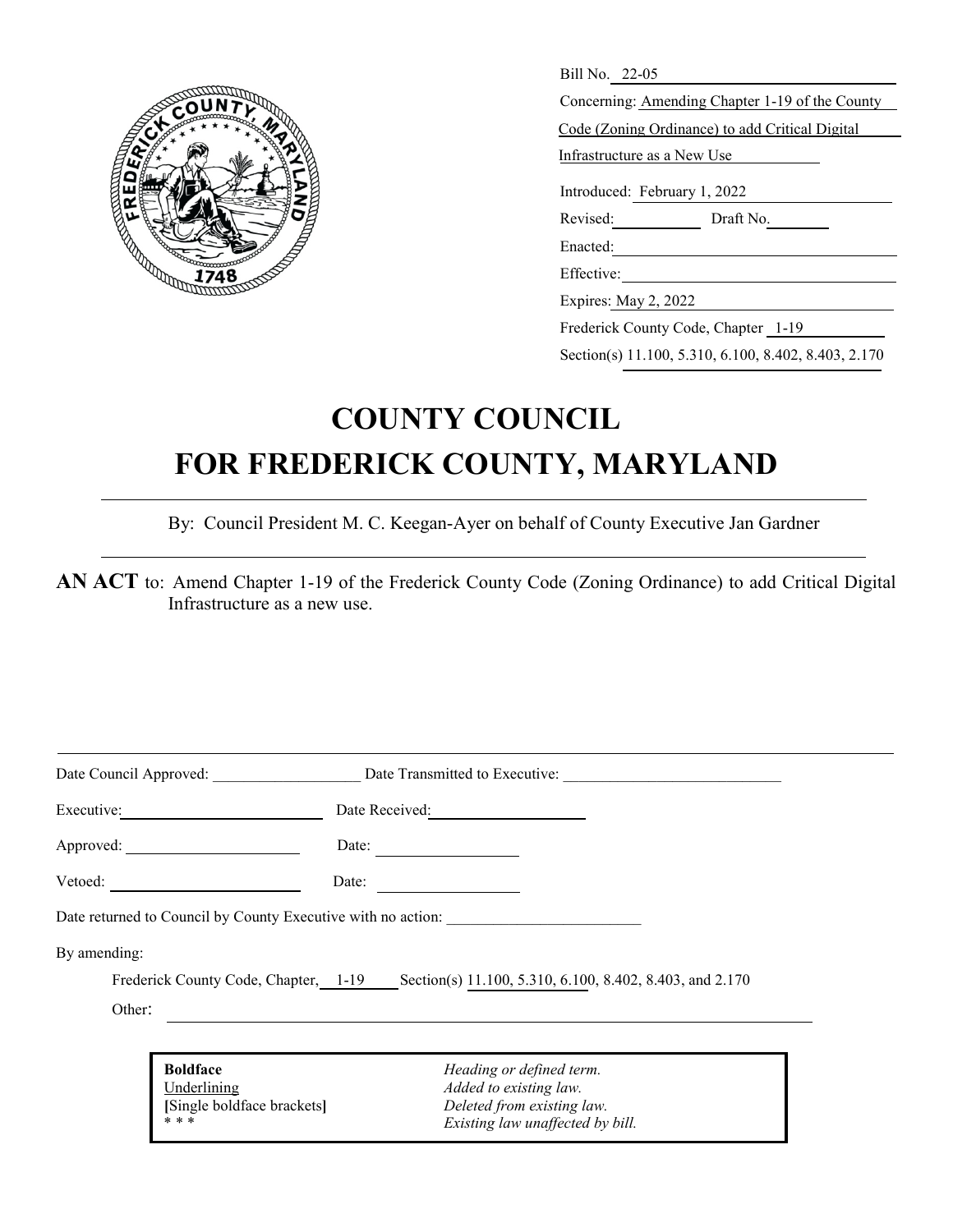| 1                          | Bill No. 22-05                                                                                                                                                                                                                             |
|----------------------------|--------------------------------------------------------------------------------------------------------------------------------------------------------------------------------------------------------------------------------------------|
| 2                          | The County Council of Frederick County, Maryland, finds it necessary and appropriate to                                                                                                                                                    |
| 3                          | amend the Frederick County Code to amend Chapter 1-19 of the Frederick County Code (Zoning)                                                                                                                                                |
| 4                          | to add Critical Digital Infrastructure as a new use.                                                                                                                                                                                       |
| 5                          | NOW, THEREFORE, BE IT ENACTED BY THE COUNTY COUNCIL OF                                                                                                                                                                                     |
| 6                          | FREDERICK COUNTY, MARYLAND, that Chapter 1-19 of the Frederick County Code be, and                                                                                                                                                         |
| 7                          | it is hereby, amended as shown on the attached Exhibit 1.                                                                                                                                                                                  |
| 8                          | AND BE IT FURTHER ENACTED AND ORDAINED that the following transitional                                                                                                                                                                     |
| 9                          | provisions shall apply:                                                                                                                                                                                                                    |
| 10<br>11<br>12<br>13<br>14 | The requirements set forth under $1-19-8.402(B)(5)$ regarding review by the Architectural<br>Review Committee shall not take effect until the Committee has been appointed by the<br>County Executive and confirmed by the County Council. |
| 15<br>16<br>17<br>18<br>19 | M. C. Keegan-Ayer, President<br>County Council of Frederick County,<br>Maryland                                                                                                                                                            |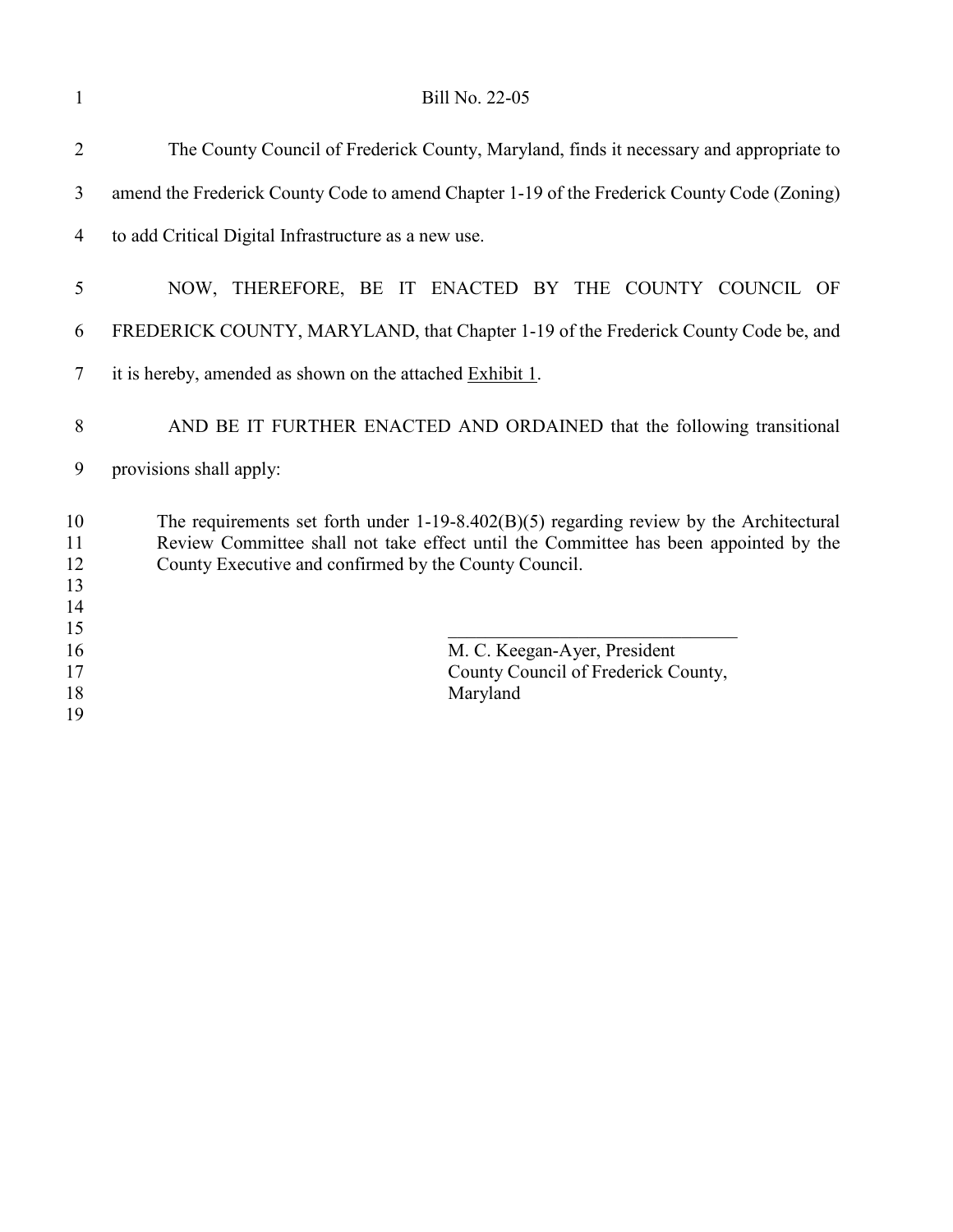1 **Exhibit 1**

# 2 **§ 1-19-11.100. DEFINITIONS.**

| 3  | *****                                                                                             |
|----|---------------------------------------------------------------------------------------------------|
| 4  | <b>Critical Digital Infrastructure Electric Substation: A high-voltage electric system</b>        |
| 5  | facility used to switch generators, equipment, and circuits or lines in and out of a              |
| 6  | system, change AC voltages from one level to another, or change alternating current to            |
| 7  | direct current or direct current to alternating current. Critical Digital Infrastructure Electric |
| 8  | Substations may only be constructed in conjunction with a Critical Digital Infrastructure         |
| 9  | Facility.                                                                                         |
| 10 | Critical Digital Infrastructure Facility: A facility consisting of one or more buildings          |
| 11 | used primarily for the storage, management, processing, and transmission of digital               |
| 12 | data, and which houses computer or network equipment, systems, servers, appliances,               |
| 13 | and other associated components related to digital data operations. The facility may              |
| 14 | also include customary accessory uses such as an office use, air handlers, power                  |
| 15 | generators and storage, water cooling and storage facilities, and associated utility              |
| 16 | infrastructure needed to support sustained operations of the digital infrastructure.              |
| 17 | *****                                                                                             |
| 18 |                                                                                                   |

## 19 **§ 1-19-5.310. USE TABLE.**

20

| <b>Uses</b>                                     | RC | A | R <sub>1</sub> | R <sub>3</sub> | R5 | $R8$ $R12$ | $R16$ VC | <b>MX</b> | GC | <b>ORI</b> | LI        | GI        |
|-------------------------------------------------|----|---|----------------|----------------|----|------------|----------|-----------|----|------------|-----------|-----------|
|                                                 |    |   |                |                |    |            |          |           |    |            |           |           |
| Limited<br>manufacturing<br>and assembly<br>use |    |   |                |                |    |            |          |           |    | <b>PS</b>  | <b>PS</b> | <b>PS</b> |
| General<br>manufacturing                        |    |   |                |                |    |            |          |           |    |            |           | PS        |

**[**Single boldface brackets**]** *indicates matter deleted from existing law.*

#### **Bill No. 22-05**

Underlining *indicates matter added to existing law.*

<sup>\*\*\*</sup> **-** *indicates existing law unaffected by bill.*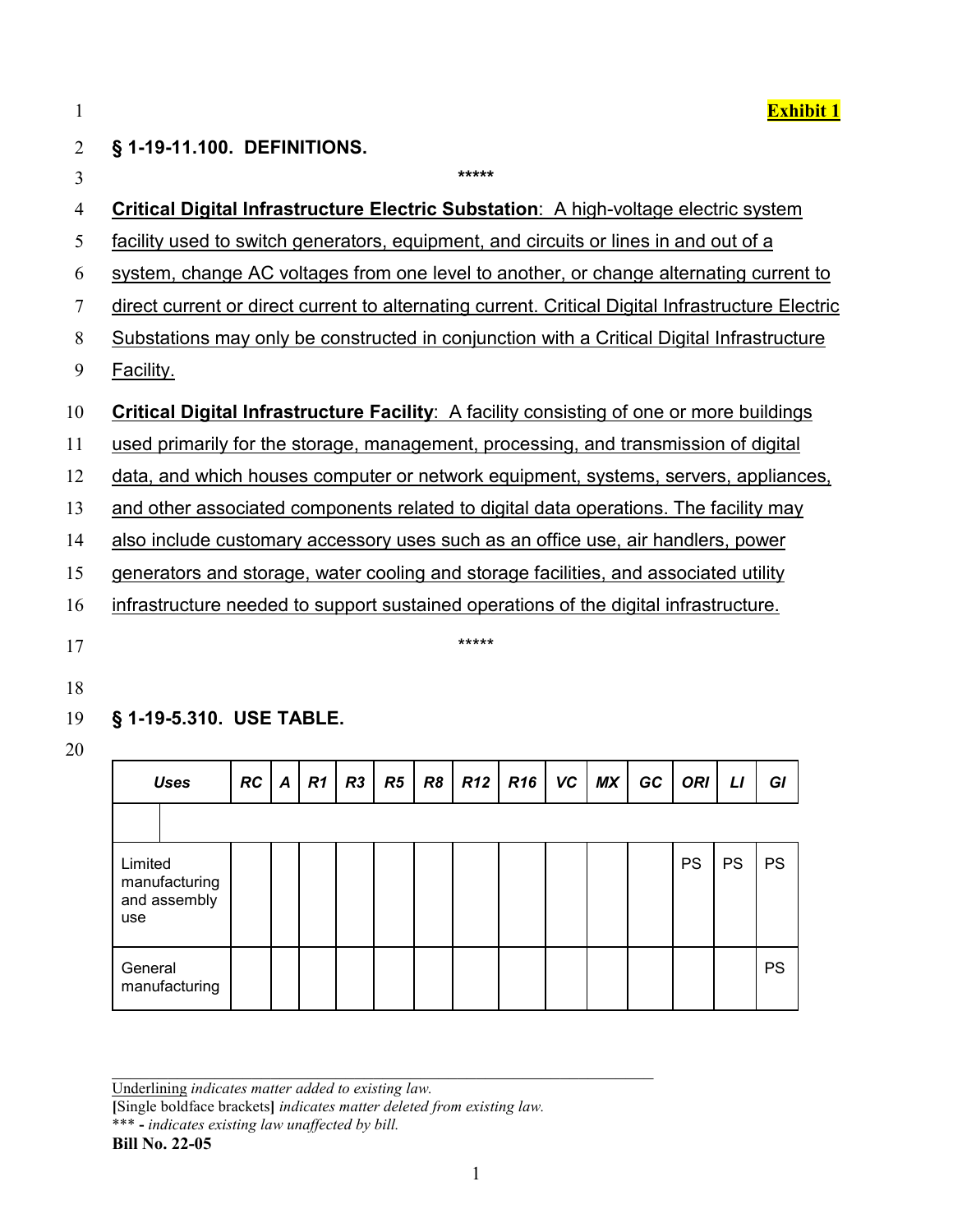| <b>Critical Digital</b><br>Infrastructure<br>Facility               |   |   |   |   |   |   |   |   |   |           | PS        | PS        |
|---------------------------------------------------------------------|---|---|---|---|---|---|---|---|---|-----------|-----------|-----------|
| <b>Critical Digital</b><br>Infrastructure<br>Electric<br>Substation |   |   |   |   |   |   |   |   |   |           | PS        | PS        |
| Nongovernme<br>ntal Utility                                         | Е | Е | Е | Е | E | E | E | E | E | <b>PS</b> | <b>PS</b> | <b>PS</b> |
| Nongovernme<br>ntal electric<br>substation                          |   |   |   |   |   |   |   |   |   |           | E         | E         |

1 \*\*\*\*\*

### 2 **§ 1-19-6.100. DESIGN REQUIREMENTS FOR SPECIFIC DISTRICTS.**

3

| J                                                                  |                            |                                            |                     |                      |                     |              |               |
|--------------------------------------------------------------------|----------------------------|--------------------------------------------|---------------------|----------------------|---------------------|--------------|---------------|
| <b>Use Classification</b>                                          | <b>Minimum</b><br>Lot Area | <b>Minimum Lot</b><br><b>Area per Unit</b> | Lot<br><b>Width</b> | <b>Front</b><br>Yard | <b>Side</b><br>Yard | Rear<br>Yard | <b>Height</b> |
| <b>Limited Industrial District LI</b>                              |                            |                                            |                     |                      |                     |              |               |
| Natural resources                                                  | 5 acres                    | $\blacksquare$                             | 300                 | 40                   | 50                  | 50           | 30'           |
| Industrial                                                         | 20,000                     | $\overline{\phantom{a}}$                   | 100                 | 25                   | $\star$             | 20           | 60'           |
| Automobile services                                                | 20,000                     | $\overline{\phantom{a}}$                   | 100                 | 25                   | $\star$             | 20           | 60'           |
| Wholesaling/processing                                             | 20,000                     | $\blacksquare$                             | 100                 | 25                   | $***$               | 20           | 60'           |
| Open space uses                                                    | No<br>minimum              | $\blacksquare$                             |                     | ۰                    |                     |              |               |
| Governmental and public utility                                    | 20,000                     | $\blacksquare$                             | 200                 | 40                   | 40                  | 40           | 30'           |
| Nongovernmental utility,<br>nongovernmental electric<br>substation | 20,000                     | $\blacksquare$                             | 200                 | 50                   | 50                  | 50           | 30'           |
| Self-storage units                                                 | 20,000                     | $\blacksquare$                             | 100                 | 25                   | 10<br>$***$         | 25<br>*****  | 60'<br>$***$  |
| Solar facility, commercial                                         | 20,000<br>sq. ft.          |                                            | 200                 | 50                   | 50                  | 50           | 30'           |

Underlining *indicates matter added to existing law.*

**[**Single boldface brackets**]** *indicates matter deleted from existing law.*

\*\*\* **-** *indicates existing law unaffected by bill.*

**Bill No. 22-05**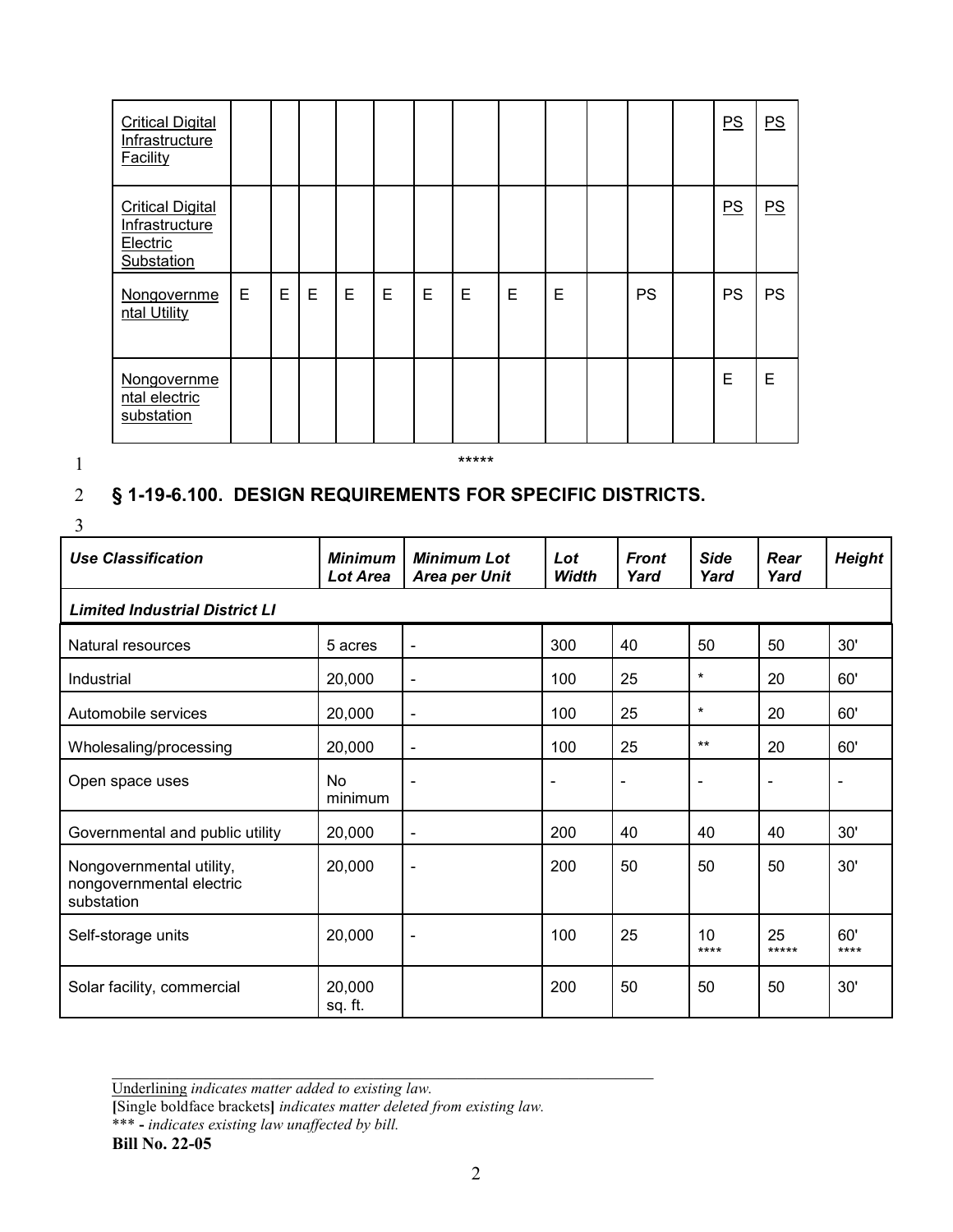| <b>Critical Digital Infrastructure</b><br><b>Facility</b>     | 80,000 | 200 | $50^{2}$ | $50^{2}$ | $50^{2}$ | 60 |
|---------------------------------------------------------------|--------|-----|----------|----------|----------|----|
| Critical Digital Infrastructure<br><b>Electric Substation</b> | 20,000 | 200 | 50       | 50       | 50       | 30 |

1

 $\mathcal{L}$ 

| <b>Use Classification</b>                                            | <b>Minimum</b><br>Lot Area | <b>Minimum Lot</b><br><b>Area per Unit</b> | Lot<br><b>Width</b> | <b>Front</b><br>Yard | <b>Side</b><br>Yard | Rear<br>Yard | <b>Height</b>  |
|----------------------------------------------------------------------|----------------------------|--------------------------------------------|---------------------|----------------------|---------------------|--------------|----------------|
| <b>General Industrial District GI</b>                                |                            |                                            |                     |                      |                     |              |                |
| All permitted uses                                                   | 1 acre                     | ÷                                          | 150                 | 25                   | 15                  | 40           | 60'            |
| Open space uses                                                      | No<br>minimum              | $\blacksquare$                             | ۰                   | $\blacksquare$       | ٠                   |              | $\blacksquare$ |
| Governmental and public utility                                      | 1 acre                     | $\overline{\phantom{a}}$                   | 200                 | 40                   | 40                  | 40           | 30'            |
| Nongovernmental utility,<br>nongovernmental electric<br>substation   | 1 acre                     | $\blacksquare$                             | 200                 | 50                   | 50                  | 50           | 30'            |
| Self-storage units                                                   | 20,000                     | $\blacksquare$                             | 100                 | 25                   | 10<br>$***$ *       | 25<br>*****  | 60'<br>****    |
| Solar facility, commercial                                           | 1 acre                     |                                            | 200                 | 50                   | 50                  | 50           | 30'            |
| <b>Critical Digital Infrastructure</b><br><b>Facility</b>            | 80,000                     |                                            | 200                 | $50^{2}$             | $50^{2}$            | $50^{2}$     | 60             |
| <b>Critical Digital Infrastructure</b><br><b>Electric Substation</b> | 20,000                     |                                            | 200                 | 50                   | 50                  | 50           | 30             |

4

5

6 \* Equal to the height of structure.

7 \*\* Minimum 10' green area no parking within area

8 \*\*\* For development within the Village Center Zoning District see also §§ [1-19-](https://codelibrary.amlegal.com/codes/frederickcounty/latest/frederickco_md/0-0-0-34586#JD_1-19-7.500) 9 [7.500\(](https://codelibrary.amlegal.com/codes/frederickcounty/latest/frederickco_md/0-0-0-34586#JD_1-19-7.500)B)(2) and (3)

- 10 \*\*\*\* Or as determined under §§ [1-19-7.500\(](https://codelibrary.amlegal.com/codes/frederickcounty/latest/frederickco_md/0-0-0-34586#JD_1-19-7.500)B)(3), whichever is greater
- 11 \*\*\*\*\* Except as provided in § [1-19-8.450\(](https://codelibrary.amlegal.com/codes/frederickcounty/latest/frederickco_md/0-0-0-35384#JD_1-19-8.450)B)(2) and § 1-19-8.450(D)(1).
- 12 1 Any proposed addition would have to meet setbacks required for new structures.
- 13 Parking requirements of §§ [1-19-6.200](https://codelibrary.amlegal.com/codes/frederickcounty/latest/frederickco_md/0-0-0-34430#JD_1-19-6.200) through [1-19-6.240.](https://codelibrary.amlegal.com/codes/frederickcounty/latest/frederickco_md/0-0-0-34459#JD_1-19-6.240)

**[**Single boldface brackets**]** *indicates matter deleted from existing law.*

\*\*\* **-** *indicates existing law unaffected by bill.*

#### **Bill No. 22-05**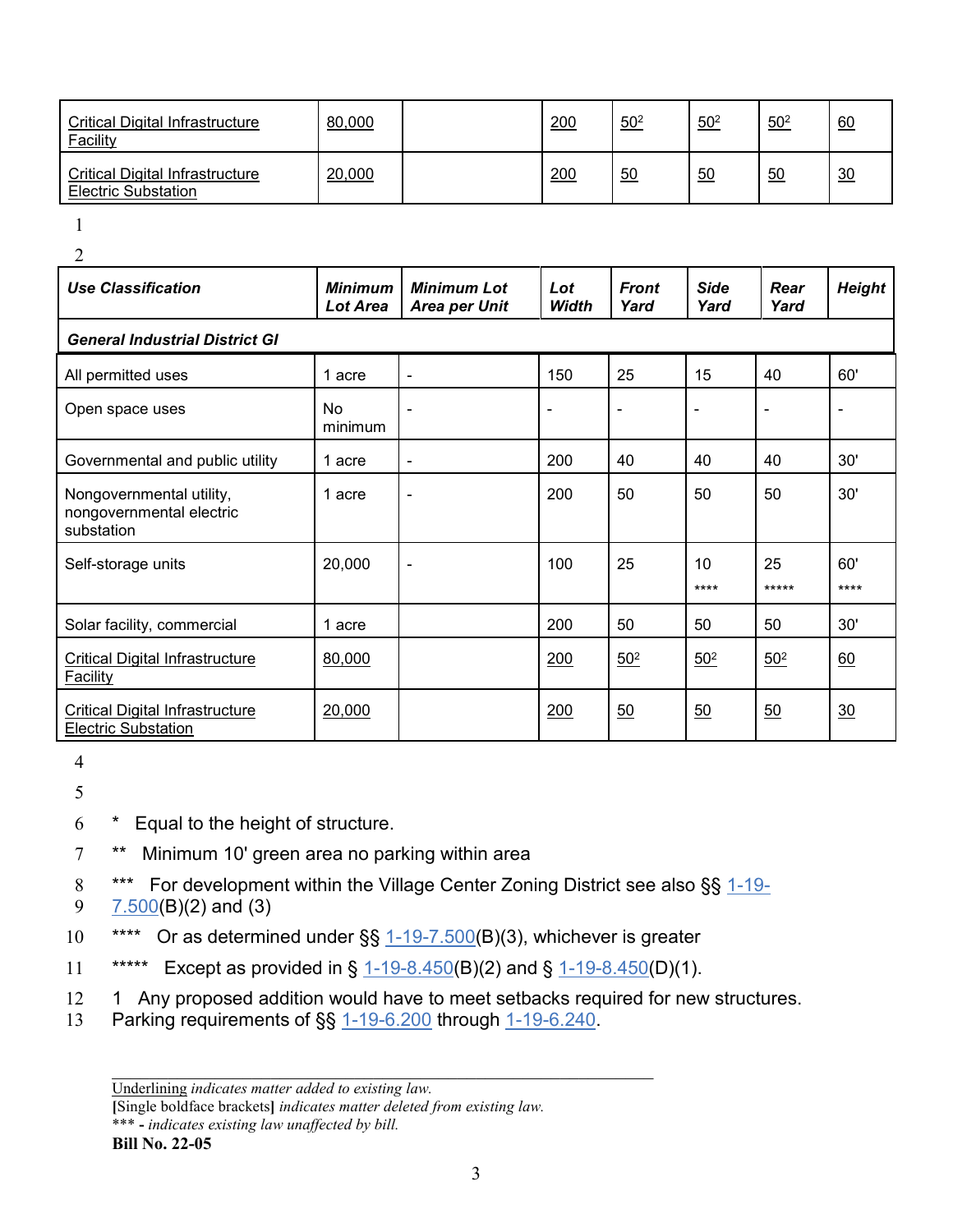| $\mathbf{1}$ | As shown or equal to height of structure, whichever is greater.                                                            |
|--------------|----------------------------------------------------------------------------------------------------------------------------|
| 2<br>3       | Development within the VC zoning district may not exceed the density as specified<br>3<br>within $\S\S 1-19-7.500(B)(1)$ . |
| 4            | *****                                                                                                                      |
| 5            | § 1-19-7.600. INDUSTRIAL DISTRICTS                                                                                         |
| 6            | *****                                                                                                                      |
| 7            | (F) The requirements of 1-19-8.402 apply to a Critical Digital Infrastructure Facility.                                    |
| 8            |                                                                                                                            |
| 9            | *****                                                                                                                      |
| 10           | 1-19-8.402 Critical Digital Infrastructure Facilities in the LI and GI Districts.                                          |
| 11           | The following provisions apply to Critical Digital Infrastructure Facility in the LI and GI                                |
| 12           | Districts.                                                                                                                 |
| 13           | (A) Bulk Regulations                                                                                                       |
| 14           | (1) The Planning Commission may approve a reduction to, but not elimination                                                |
| 15           | of, the required yard setbacks in § 1-19-6.100 between adjoining Critical                                                  |
| 16           | Digital Infrastructure Facilities in the LI and GI Districts during the site plan                                          |
| 17           | review process, if the Planning Commission finds that reducing the                                                         |
| 18           | setbacks:                                                                                                                  |
| 19           | increases the size and usability of open space areas;<br>a.                                                                |
| 20           | increases the landscape buffer areas along other adjacent property<br>b.                                                   |
| 21           | lines with different land uses;                                                                                            |
| 22           | provides additional buffer areas for environmentally sensitive areas<br>c.                                                 |
| 23           | or resources; or                                                                                                           |
| 24           | facilitates compliance with the design criteria listed under §1-19-<br>d.                                                  |
| 25           | <u>8.402(B).</u>                                                                                                           |
| 26           | Notwithstanding any reduction approved by the Planning Commission, the                                                     |
| 27           | distance between structures must comply with applicable building code                                                      |
| 28           | <u>requirements.</u>                                                                                                       |
| 29           | <b>Design Requirements</b><br>(B)                                                                                          |
|              |                                                                                                                            |

**[**Single boldface brackets**]** *indicates matter deleted from existing law.*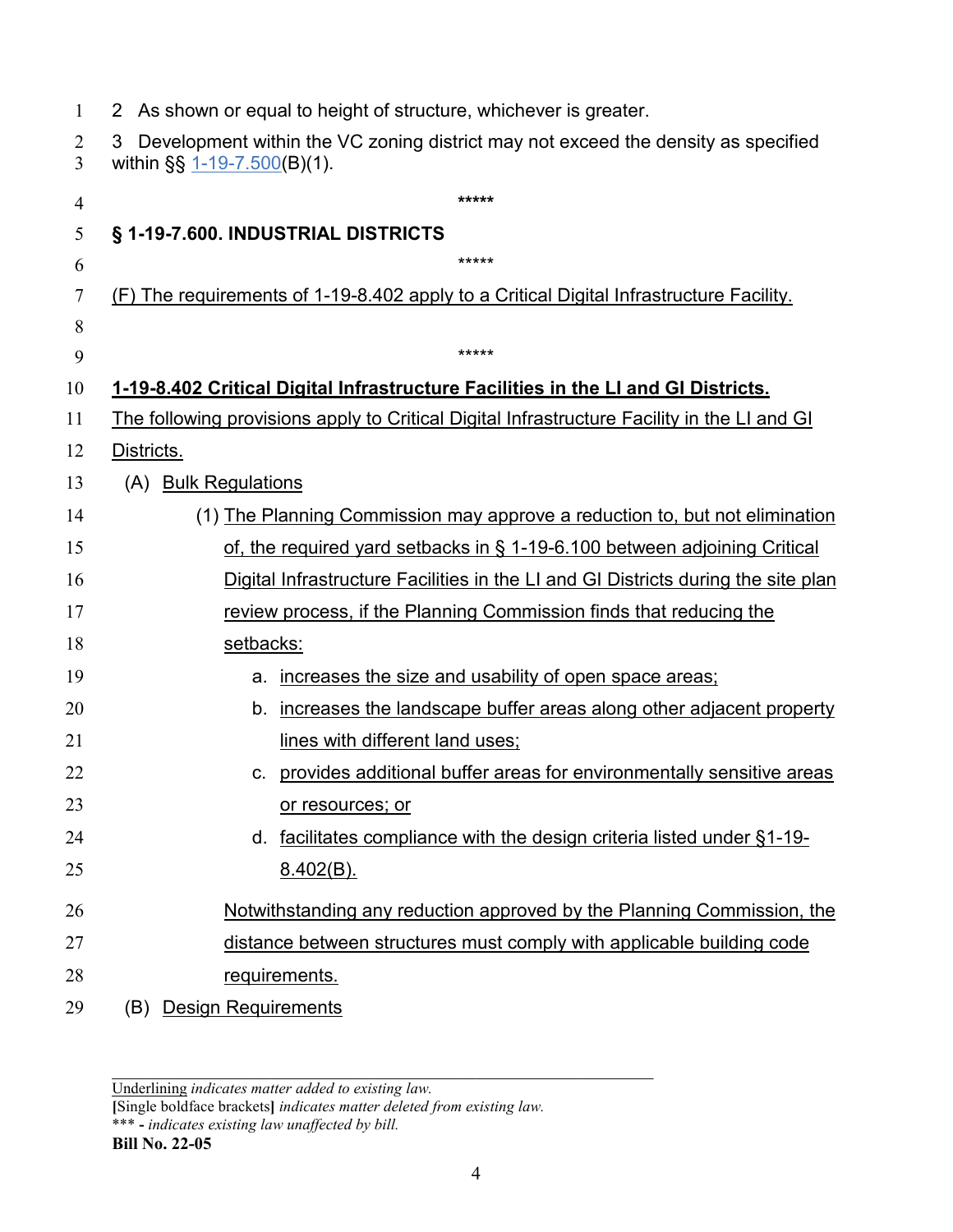| 1              | (1) Buildings must be predominantly designed and constructed to include          |
|----------------|----------------------------------------------------------------------------------|
| $\overline{2}$ | finishes and materials of consistent quality and design on all sides. All        |
| 3              | building facades that are in public view must avoid the use of                   |
| 4              | undifferentiated facades and long, plain wall sections by including a            |
| 5              | combination of the following design elements: change in building height,         |
| 6              | building step-backs or recesses, windows, doors, changes in building             |
| $\tau$         | material, patterns, textures, colors, or use of accent materials.                |
| 8              | Architectural renderings or plans must be submitted as part of the Site          |
| 9              | Development Plan application for approval by Staff and the Planning              |
| 10             | Commission to assure that the appearance, type of building materials, or         |
| 11             | other aspects of the building are consistent with the purposes and intent of     |
| 12             | the Critical Digital Infrastructure design requirements.                         |
| 13             | (2) Building entrances must be designed and oriented in terms of their           |
| 14             | relationship to the human scale and must reflect this relationship through       |
| 15             | the inclusion of human-scaled architectural elements.                            |
| 16             | (3) Refuse and recycling dumpsters, service doors, and mechanical                |
| 17             | equipment must face away from roadways, pedestrian routes, and public            |
| 18             | areas.                                                                           |
| 19             | (4) In order to minimize visibility from adjacent roads and adjacent properties. |
| 20             | ground level and roof top mechanical equipment, power generators, water          |
| 21             | cooling and storage facilities, utility substations, and other associated        |
| 22             | utility infrastructure to support sustained operations of the infrastructure     |
| 23             | must be screened. This screening may be provided by a principal building.        |
| 24             | Mechanical equipment not screened by a principal building must be                |
| 25             | screened by a visually opaque fence, screen wall or panel, parapet wall,         |
| 26             | or other visually opaque screen that must be constructed of materials            |
| 27             | compatible with those used in the exterior architectural finishes of the         |
| 28             | principal building.                                                              |
| 29             | (5) Staff shall refer site plans to the Architectural Review Committee for       |
| 30             | review prior to the site plan being scheduled for Planning Commission.           |

**[**Single boldface brackets**]** *indicates matter deleted from existing law.*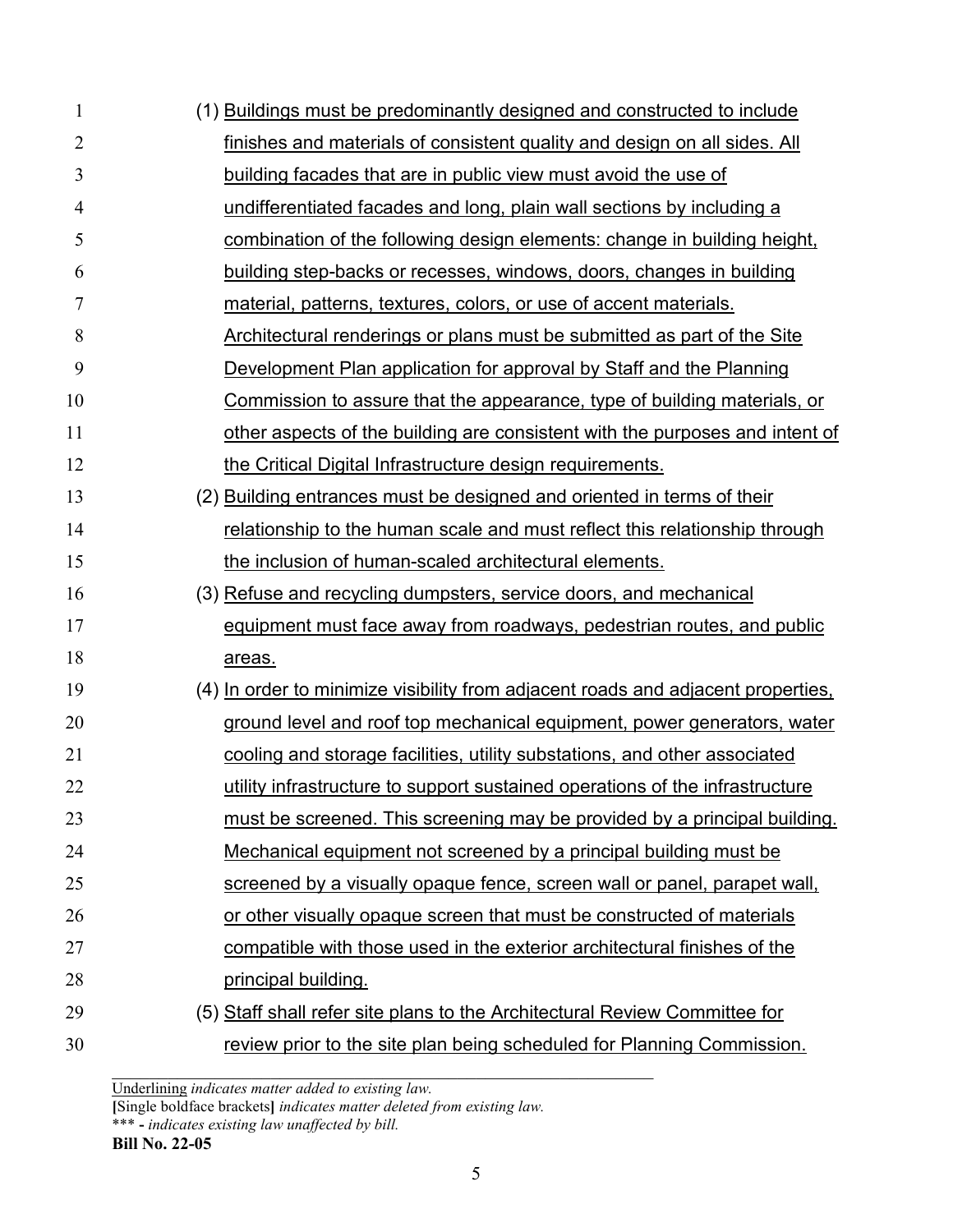| $\mathbf{1}$ | The recommendations of the Architectural Review Committee may be             |
|--------------|------------------------------------------------------------------------------|
| 2            | considered by the Planning Commission.                                       |
| 3            | $(6)$ In addition to $§1-19.6.400$ the following landscaping, screening, and |
| 4            | buffering requirements must be met.                                          |
| 5            | Front yard(s) abutting a roadway must include a landscaped buffer.<br>а.     |
| 6            | Except where adjoining a Critical Digital Infrastructure use, side<br>b.     |
| 7            | and rear yards must include a landscaped buffer.                             |
| 8            | A landscaped buffer must include a four-season visual screen<br>C.           |
| 9            | resulting in multi-layered, staggered rows of overstory and                  |
| 10           | understory trees and shrubs that are a mix of evergreen and                  |
| 11           | deciduous vegetation, with an emphasis on species that are native            |
| 12           | to Frederick County.                                                         |
| 13           | The minimum height of overstory trees within a landscape screen<br>d.        |
| 14           | or buffer at planting must be a minimum of 6 feet with a minimum             |
| 15           | caliper of 2 inches. The minimum height of understory trees and              |
| 16           | shrubs at the time of planting must be 3 gallon or larger. Trees and         |
| 17           | shrubs larger than the minimum sizes listed above will be required           |
| 18           | where the minimum planting sizes will not provide adequate                   |
| 19           | screening or buffering within 2 years. Vegetation used to establish          |
| 20           | a visual screen shall not be trimmed so as to stunt upward and               |
| 21           | outward growth or to otherwise limit the effectiveness of the visual         |
| 22           | screen.                                                                      |
| 23           | A berm, wall, or fence may be used in combination with vegetation<br>е.      |
| 24           | to satisfy the screening requirement where deemed appropriate by             |
| 25           | County Staff and the Planning Commission. Walls and fences                   |
| 26           | must be made of quality materials and enhance rather than detract            |
| 27           | from the beautification of the site. Walls and fences that are in            |
| 28           | public view must avoid long, undifferentiated facades and long,              |
| 29           | plain sections by including a combination of the following design            |

**[**Single boldface brackets**]** *indicates matter deleted from existing law.*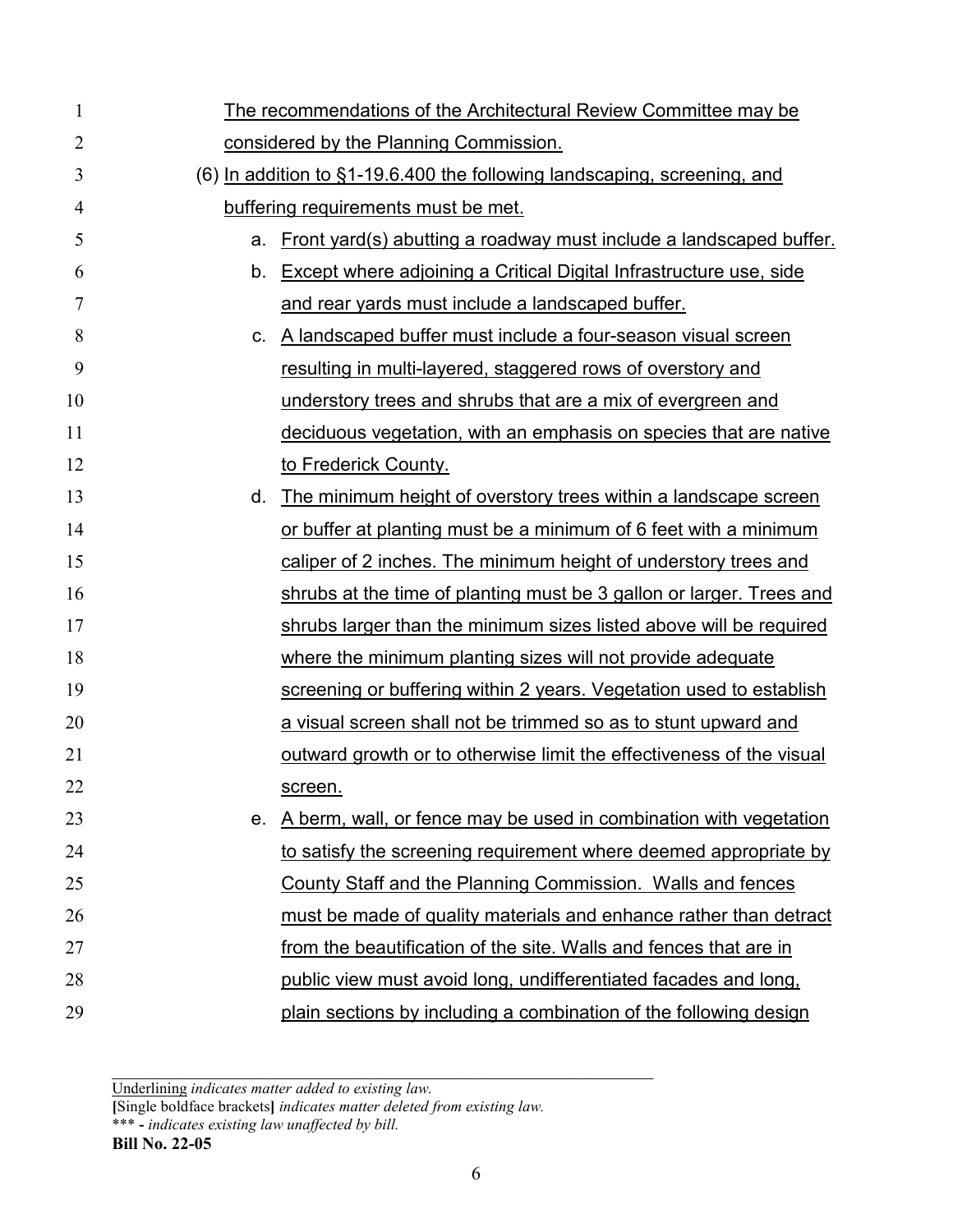| $\mathbf{1}$   | elements: variations in height, step-backs or recesses, changes in            |
|----------------|-------------------------------------------------------------------------------|
| $\overline{2}$ | material, patterns, textures, colors, or use of accent materials.             |
| 3              | If security fencing is proposed, vegetative screening must be<br>f.           |
| $\overline{4}$ | placed between the fence and the public view. Fencing must be                 |
| 5              | made of high quality materials. Chain-link and similar woven metal            |
| 6              | or plastic fencing shall not be used.                                         |
| 7              | If forest or hedgerows exist where screening or buffering is<br>g.            |
| 8              | required, it must be preserved to the maximum extent practicable              |
| 9              | and supplemented with new plantings where necessary to provide                |
| 10             | the desired screening or buffering.                                           |
| 11             | All landscaping, screening, and buffering must be maintained in<br>h.         |
| 12             | living condition.                                                             |
| 13             | Applicant must submit a landscape, buffering, and screening plan              |
| 14             | as part of the site plan application addressing the requirements and          |
| 15             | timing of plantings. Screening and buffering must be installed as             |
| 16             | early in the development process as possible. Occupancy shall not             |
| 17             | be granted if screening and buffering requirements are not installed          |
| 18             | in accordance with the approved site plan.                                    |
| 19             | The Planning Commission may approve a modification to the<br>j.               |
| 20             | landscaping, buffering, and screening standards where an alternate            |
| 21             | landscaping, buffering, and screening plan is provided that meets             |
| 22             | the purpose and intent of these design requirements.                          |
| 23             | (7) Parking, loading, and signage must be provided in accordance with §1-19-  |
| 24             | 6.200 through §1-19-6.340.                                                    |
| 25             | (8) Lighting must comply with §1-19-6.500, but light poles must not exceed a  |
| 26             | height of 18 feet. The Planning Commission may require more restrictive       |
| 27             | lighting heights where deemed appropriate by the Planning Commission.         |
| 28             | (9) Bicycle rack requirements shall be in accordance with industrial parks in |
| 29             | <u>table §1-19-6.220 (H) (1).</u>                                             |

**[**Single boldface brackets**]** *indicates matter deleted from existing law.*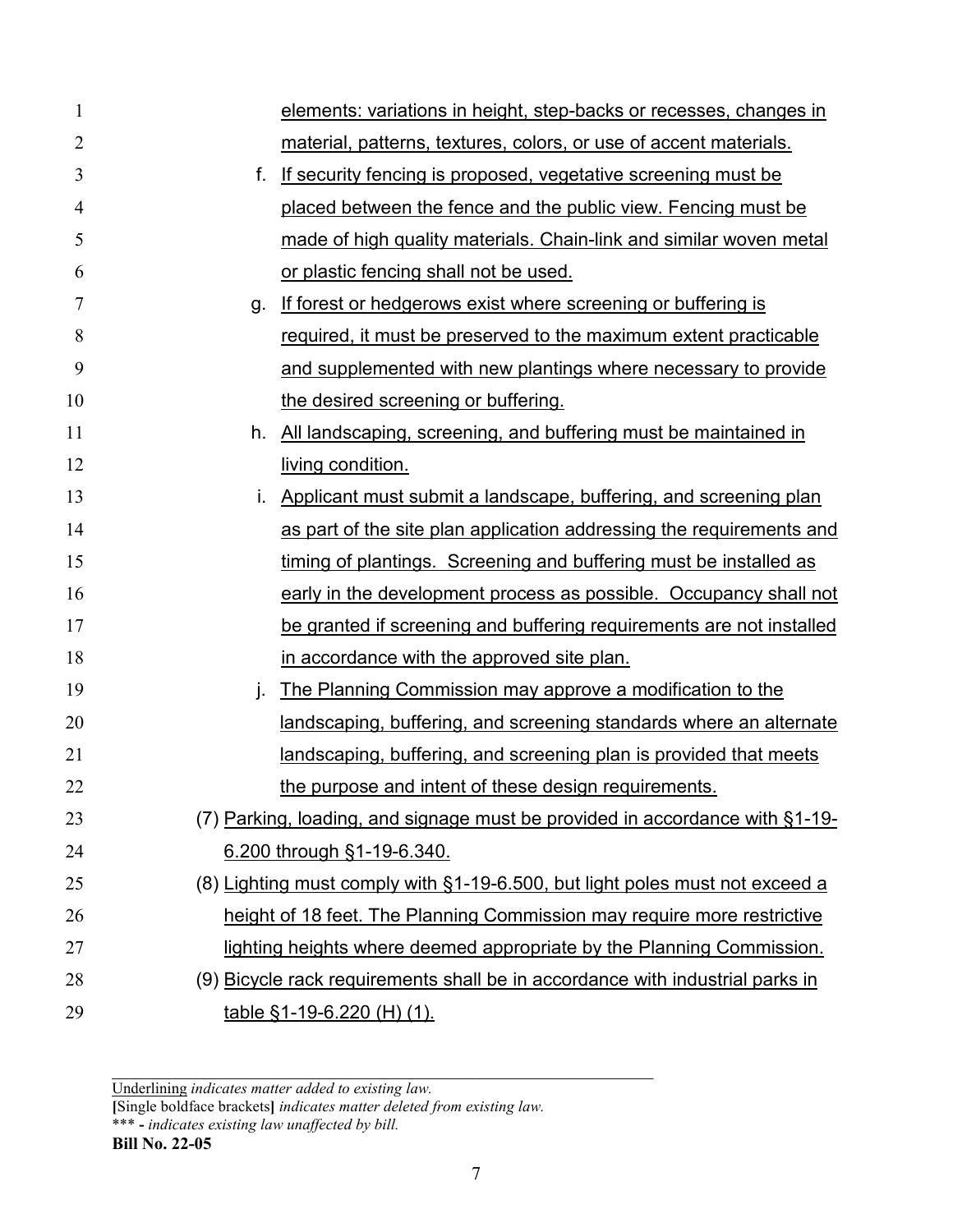| 1  |                           | (9) Critical Digital Infrastructure Facilities must meet all criteria found in §§1-  |
|----|---------------------------|--------------------------------------------------------------------------------------|
| 2  |                           | 19-7.600 and 1-19-7.610.                                                             |
| 3  |                           | (C) Subdivision and Street Frontage                                                  |
| 4  |                           | (1) Subdivision of lot(s) for Critical Digital Infrastructure uses shall comply with |
| 5  |                           | Chapter 1-16 of the County Code.                                                     |
| 6  |                           | (2) Where two or more lots are proposed for Critical Digital Infrastructure          |
| 7  |                           | uses, the lot frontage requirement of §1-19-4.520 may be met by                      |
| 8  |                           | construction of a private street subject to Planning Commission approval             |
| 9  |                           | and the following:                                                                   |
| 10 | a.                        | The lot or parcel from which the new lot is being created has fee-                   |
| 11 |                           | simple frontage on a public street.                                                  |
| 12 | b.                        | The private street connects directly to a public road.                               |
| 13 | C.                        | The private street will not serve any uses that would be frequented                  |
| 14 |                           | by the general public.                                                               |
| 15 | d.                        | For the purposes of establishing bulk regulations (setbacks, lot                     |
| 16 |                           | width, etc.), the measurements along the portion of the $\text{lot}(s)$              |
| 17 |                           | fronting a private street must be the same as established for public                 |
| 18 |                           | streets.                                                                             |
| 19 | е.                        | The design of the private street must comply with Chapter 1-16 of                    |
| 20 |                           | the County Code.                                                                     |
| 21 | f.                        | Private streets may not create long, dead-end street networks and                    |
| 22 |                           | <u>must serve a limited number of lots and sites, as determined by the</u>           |
| 23 |                           | <b>Planning Commission.</b>                                                          |
| 24 | g.                        | Private streets must be maintained by a property owner association                   |
| 25 |                           | or similar organization.                                                             |
| 26 | h.                        | Easements, maintenance agreements, and covenants must be                             |
| 27 |                           | provided to the County for review with the submission of a Final                     |
| 28 |                           | Plat, and must be recorded by the applicant prior to lot recordation                 |
| 29 |                           | and the recording reference noted on the final plat.                                 |
| 30 | (D) Performance Standards |                                                                                      |

**[**Single boldface brackets**]** *indicates matter deleted from existing law.*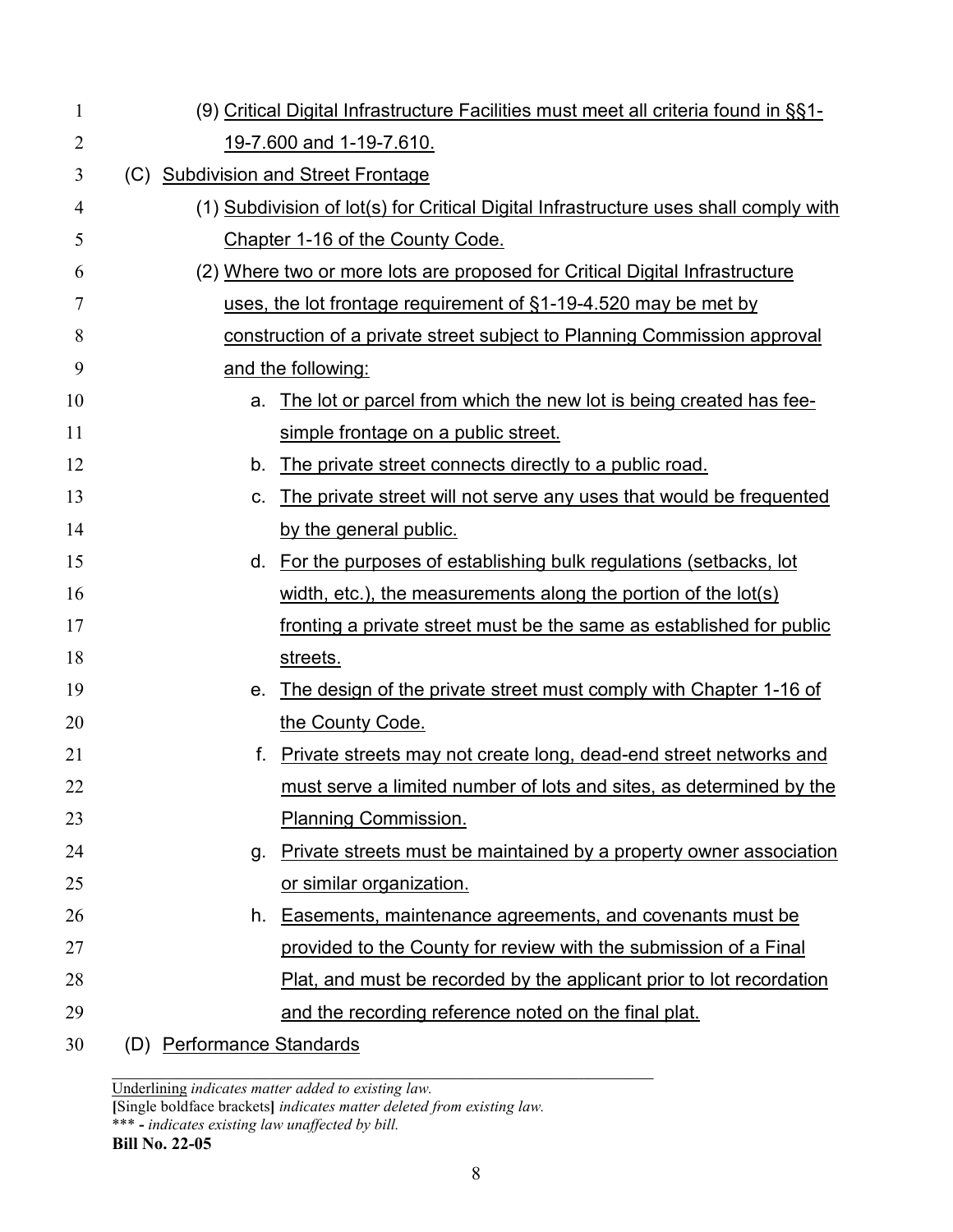| 1  | These performance standards for Critical Digital Infrastructure Facilities are     |
|----|------------------------------------------------------------------------------------|
| 2  | intended to mitigate potential detrimental effects on adjacent properties and the  |
| 3  | neighborhood. All applications for site plan approval must be accompanied by a     |
| 4  | registered engineer's certification that the use complies with all of the          |
| 5  | performance standards. If, after occupancy of the structures, continuous or        |
| 6  | frequent (even if intermittent) violations of the performance standards occur, and |
| 7  | after notice is given, bona fide and immediate corrective work is not performed    |
| 8  | which successfully prevents the violation(s) from reoccurring, the Zoning          |
| 9  | Administrator may suspend or revoke the Zoning Certificate and the Certificate of  |
| 10 | Occupancy and require the operations and occupancy to immediately cease.           |
| 11 | The Zoning Certificate and Certificate of Occupancy will be reinstated after the   |
| 12 | property owner demonstrates to the Zoning Administrator's satisfaction, that       |
| 13 | operation of the facilities is able to conform to these requirements.              |
| 14 | <u>(1) Noise:</u>                                                                  |
| 15 | Noise must be measured with a sound level meter.<br>a.                             |
| 16 | The maximum sound pressure levels permitted from any source,<br>b.                 |
| 17 | measured within an adjacent property line, are set forth below:                    |

## 

| <b>Decibels Continuous Slow Meter</b><br><b>Responses</b> |
|-----------------------------------------------------------|
| 70                                                        |
| 64                                                        |
| 55                                                        |
| 55                                                        |
| 55                                                        |
|                                                           |

- c. The provisions of this section do not apply to:
- 21 1. Transportation vehicles not under the control of the use.
- 22 22 2. Occasionally used safety signals, warning devices, and **emergency pressure relief valves.**

**[**Single boldface brackets**]** *indicates matter deleted from existing law.*

Underlining *indicates matter added to existing law.*

<sup>\*\*\*</sup> **-** *indicates existing law unaffected by bill.*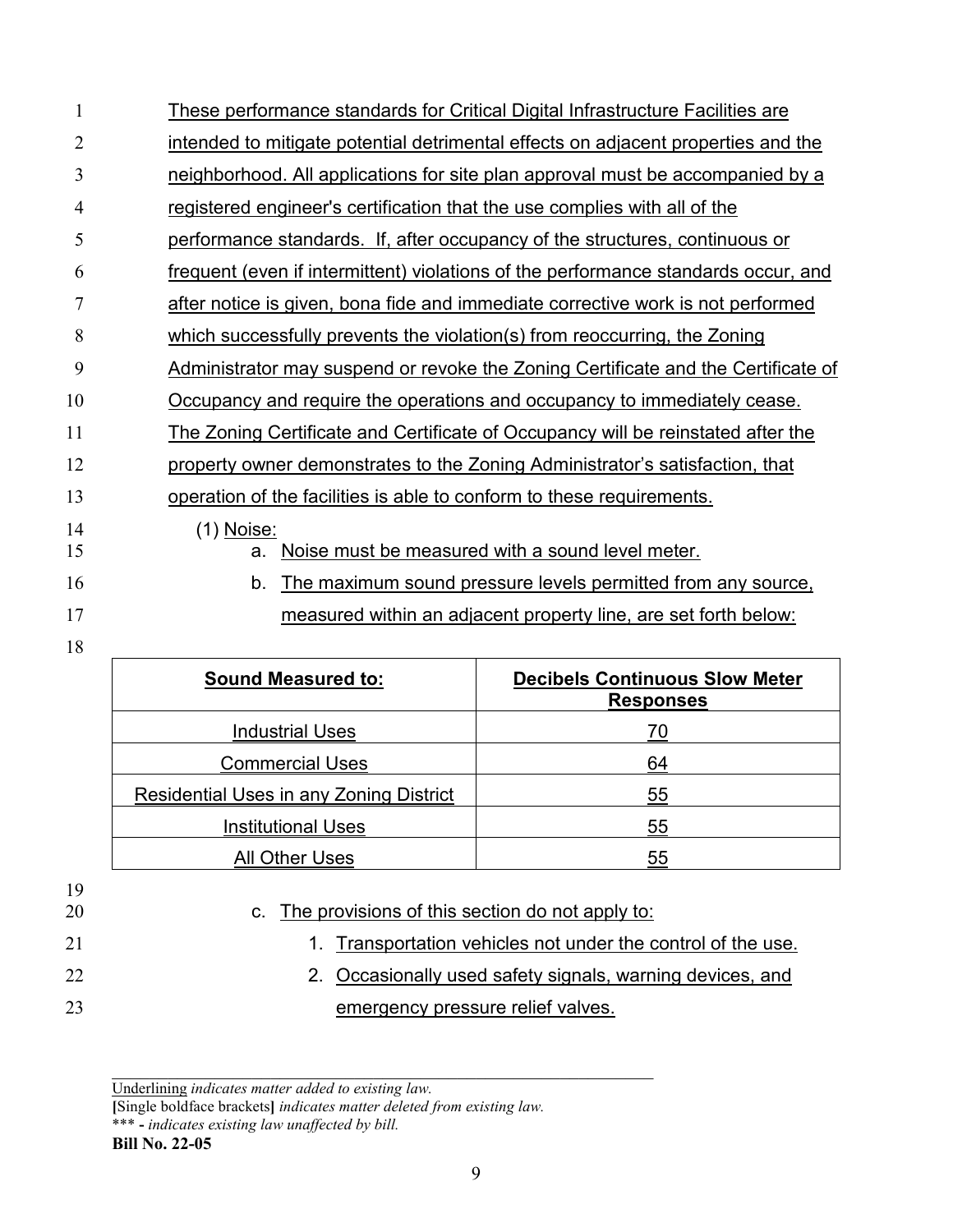| 1              | 3.<br>Temporary construction activity between 7:00 a.m. and 7:00                                            |
|----------------|-------------------------------------------------------------------------------------------------------------|
| $\overline{2}$ | p.m.                                                                                                        |
| 3              | Other exemptions identified in §1-11-6- (F).<br>4.                                                          |
| $\overline{4}$ | d. Air handlers, generators, and other mechanical devices must                                              |
| 5              | comply with subsection (1)(b) above.                                                                        |
| 6              | (2) Vibration: No vibration may be produced which is transmitted through the                                |
| 7              | ground and is discernible without the aid of instruments at any point                                       |
| 8              | beyond the property line; nor may any vibration produce a particle velocity                                 |
| 9              | of 2 inches per second measured at or beyond the property line. This                                        |
| 10             | provision does not apply between adjoining Critical Digital Infrastructure                                  |
| 11             | Facilities uses.                                                                                            |
| 12             |                                                                                                             |
| 13             | 1-19-8.403 Critical Digital Infrastructure Electric Substation in the LI and GI                             |
| 14             | Districts.                                                                                                  |
| 15             | The following provisions apply to Critical Digital Infrastructure Electric Substations in the               |
| 16             | LI and GI Districts:                                                                                        |
| 17             | (A) A Critical Digital Infrastructure Electric Substation may only be constructed for                       |
| 18             | the purpose of providing power to Critical Digital Infrastructure Facilities, and                           |
| 19             | when a Critical Digital Infrastructure Facility has received site plan approval from                        |
| 20             | the Planning Commission. An application for a Critical Digital Infrastructure                               |
| 21             | <b>Electric Substation may be processed concurrently with an application for a</b>                          |
| 22             | <b>Critical Digital Infrastructure Facility.</b>                                                            |
| 23             | (B) A Critical Digital Infrastructure Electric Substation may be connected to another                       |
| 24             | electrical system within the region. Any expansion of a Critical Digital                                    |
| 25             | Infrastructure Electric Substation for the purpose of supporting other uses or                              |
| 26             | users must follow the rules, regulations, and procedures applicable to                                      |
| 27             | Nongovernmental Electric Substation use.                                                                    |
| 28<br>29<br>30 | (C) An application for a Critical Digital Infrastructure Electric Substation must include<br>the following: |

**[**Single boldface brackets**]** *indicates matter deleted from existing law.*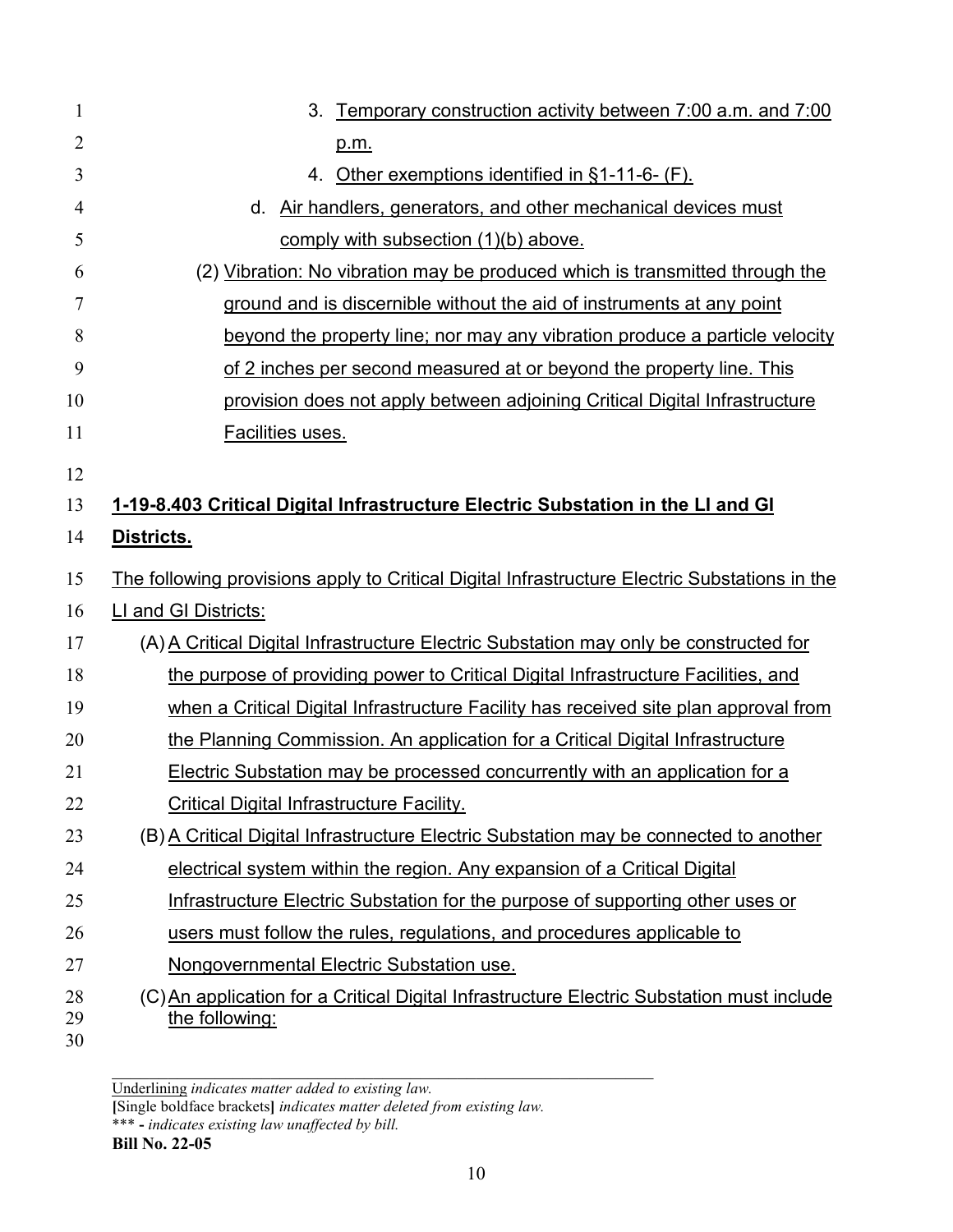| 1<br>$\overline{2}$<br>3         |              | (1) Information indicating the general conditions of use and existing<br>improvements on adjoining properties within a 1,000-foot radius surrounding<br>the subject property.                                                                                                                                                                                                     |
|----------------------------------|--------------|-----------------------------------------------------------------------------------------------------------------------------------------------------------------------------------------------------------------------------------------------------------------------------------------------------------------------------------------------------------------------------------|
| 4<br>5<br>6<br>7<br>8<br>9       | development. | (2) A description of the potential environmental and ecological (including water,<br>air, wildlife, and vegetation) effects of the proposed Critical Digital<br>Infrastructure Electric Substation on properties in the vicinity of the proposed                                                                                                                                  |
| 10<br>11<br>12                   |              | (3) An assessment of the impact on nearby properties from electromagnetic<br>fields to be generated by the Critical Digital Infrastructure Electric Substation.                                                                                                                                                                                                                   |
| 13<br>14                         |              | (4) An assessment of safety and reliability, including provisions for emergency<br>operations and shutdowns.                                                                                                                                                                                                                                                                      |
| 15<br>16<br>17<br>18<br>19<br>20 |              | (5) Information as to how the applicant proposes to address the visual impact of<br>the Critical Digital Infrastructure Electric Substation on designated<br>preservation areas, such as rural legacy areas, agricultural preservation<br>areas, critical farms, Monocacy scenic river, designated heritage areas,<br>historic sites and sites eligible for historic designation. |
| 21<br>22<br>23<br>24<br>25<br>26 |              | (6) A description of methods to be utilized to mitigate any waste disposal, air<br>quality, visual or noise impacts associated with the development or operation<br>of the Critical Digital Infrastructure Electric Substation.<br>(D) Design Requirements                                                                                                                        |
| 27                               |              | (1) Landscaping, Screening, and Buffering                                                                                                                                                                                                                                                                                                                                         |
| 28                               |              | a. A landscaped buffer must include a four-season visual screen                                                                                                                                                                                                                                                                                                                   |
| 29                               |              | resulting in multi-layered, staggered rows of overstory and                                                                                                                                                                                                                                                                                                                       |
| 30                               |              | understory trees and shrubs that are a mix of evergreen and                                                                                                                                                                                                                                                                                                                       |
| 31                               |              | deciduous vegetation, with an emphasis on species that are native                                                                                                                                                                                                                                                                                                                 |
| 32                               |              | to Frederick County.                                                                                                                                                                                                                                                                                                                                                              |
| 33                               | b.           | The minimum height of overstory trees within a landscape screen                                                                                                                                                                                                                                                                                                                   |
| 34                               |              | or buffer at planting must be a minimum of 6 feet with a minimum                                                                                                                                                                                                                                                                                                                  |
| 35                               |              | caliper of 2 inches. The minimum height of understory trees and                                                                                                                                                                                                                                                                                                                   |
| 36                               |              | shrubs at the time of planting must be 3 gallon or larger. Trees and                                                                                                                                                                                                                                                                                                              |
| 37                               |              | shrubs larger than the minimum sizes listed above will be required                                                                                                                                                                                                                                                                                                                |

**[**Single boldface brackets**]** *indicates matter deleted from existing law.* \*\*\* **-** *indicates existing law unaffected by bill.*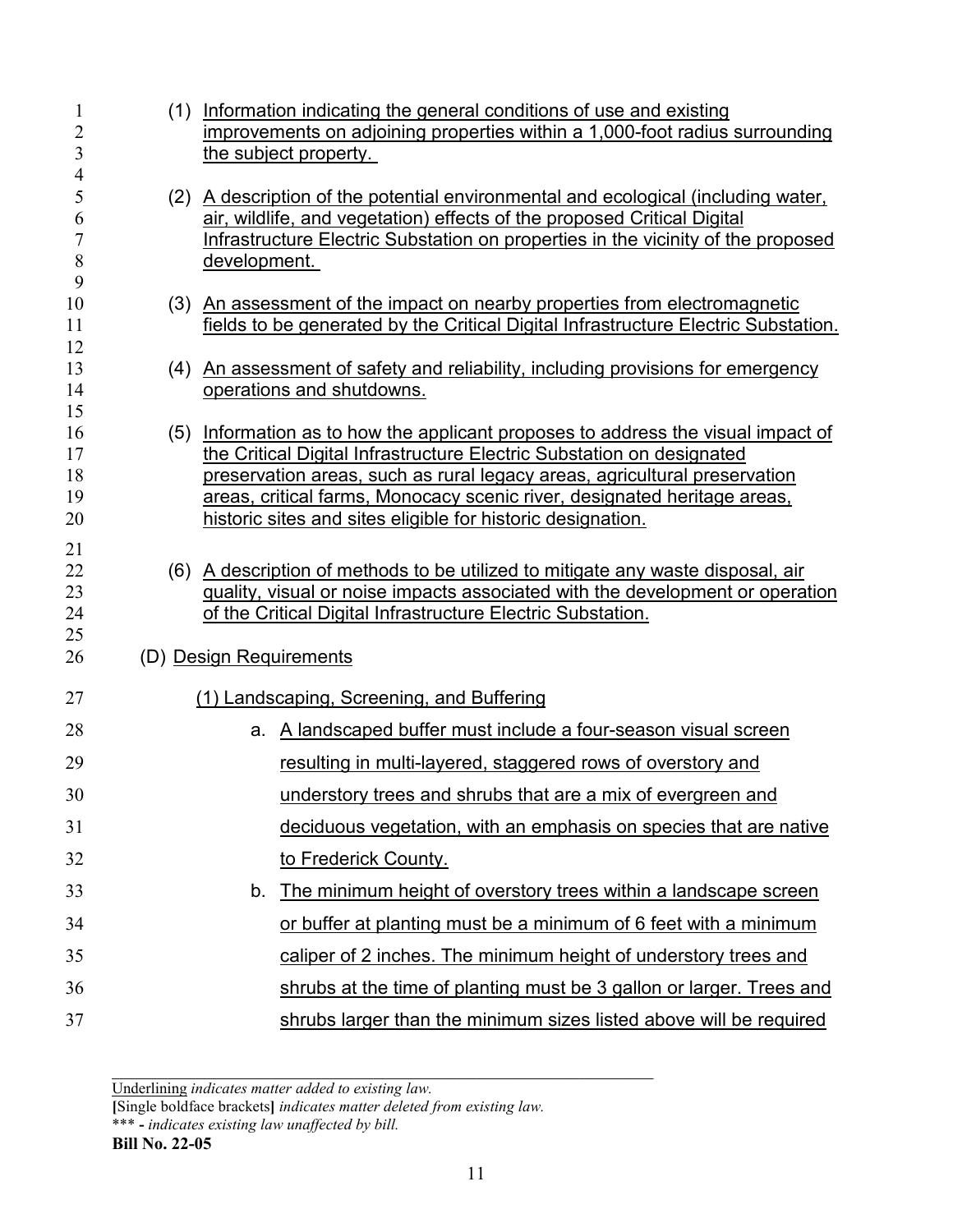| $\mathbf{1}$   |    | where the minimum planting sizes will not provide adequate            |
|----------------|----|-----------------------------------------------------------------------|
| 2              |    | screening or buffering within 2 years. Vegetation used to establish   |
| 3              |    | a visual screen shall not be trimmed so as to stunt upward and        |
| $\overline{4}$ |    | outward growth or to otherwise limit the effectiveness of the visual  |
| 5              |    | screen.                                                               |
| 6              | C. | A berm, wall, or fence may be used in combination with vegetation     |
| 7              |    | to satisfy the screening requirement where deemed appropriate by      |
| 8              |    | County Staff and the Planning Commission. Walls and fences must       |
| 9              |    | be made of quality materials and enhance rather than detract from     |
| 10             |    | the beautification of the site. Walls and fences that are in public   |
| 11             |    | view must avoid long, undifferentiated facades and long, plain        |
| 12             |    | sections by including a combination of the following design           |
| 13             |    | elements: variations in height, step-backs or recesses, changes in    |
| 14             |    | material, patterns, textures, colors, or use of accent materials.     |
| 15             | d. | If security fencing is proposed, vegetative screening must be         |
| 16             |    | placed between the fence and the public view. Fencing must be         |
| 17             |    | made of high quality materials. Chain-link and similar woven metal    |
| 18             |    | or plastic fencing shall not be used.                                 |
| 19             | е. | If existing forest or hedgerows exist where screening or buffering is |
| 20             |    | required, it must be preserved to the maximum extent practicable      |
| 21             |    | and supplemented with new plantings where necessary to provide        |
| 22             |    | the desired screening or buffering.                                   |
| 23             | f. | All landscaping, screening, and buffering must be maintained in       |
| 24             |    | living condition.                                                     |
| 25             | g. | The Planning Commission may approve a modification to the             |
| 26             |    | landscaping, buffering, and screening standards where an alternate    |
| 27             |    | landscaping, buffering, and screening plan is provided that meets     |
| 28             |    | the purpose and intent of this section.                               |
| 29             | h. | Applicant must submit a landscape, buffering, and screening plan      |
| 30             |    | as part of the site plan application addressing the requirements and  |

**[**Single boldface brackets**]** *indicates matter deleted from existing law.* \*\*\* **-** *indicates existing law unaffected by bill.*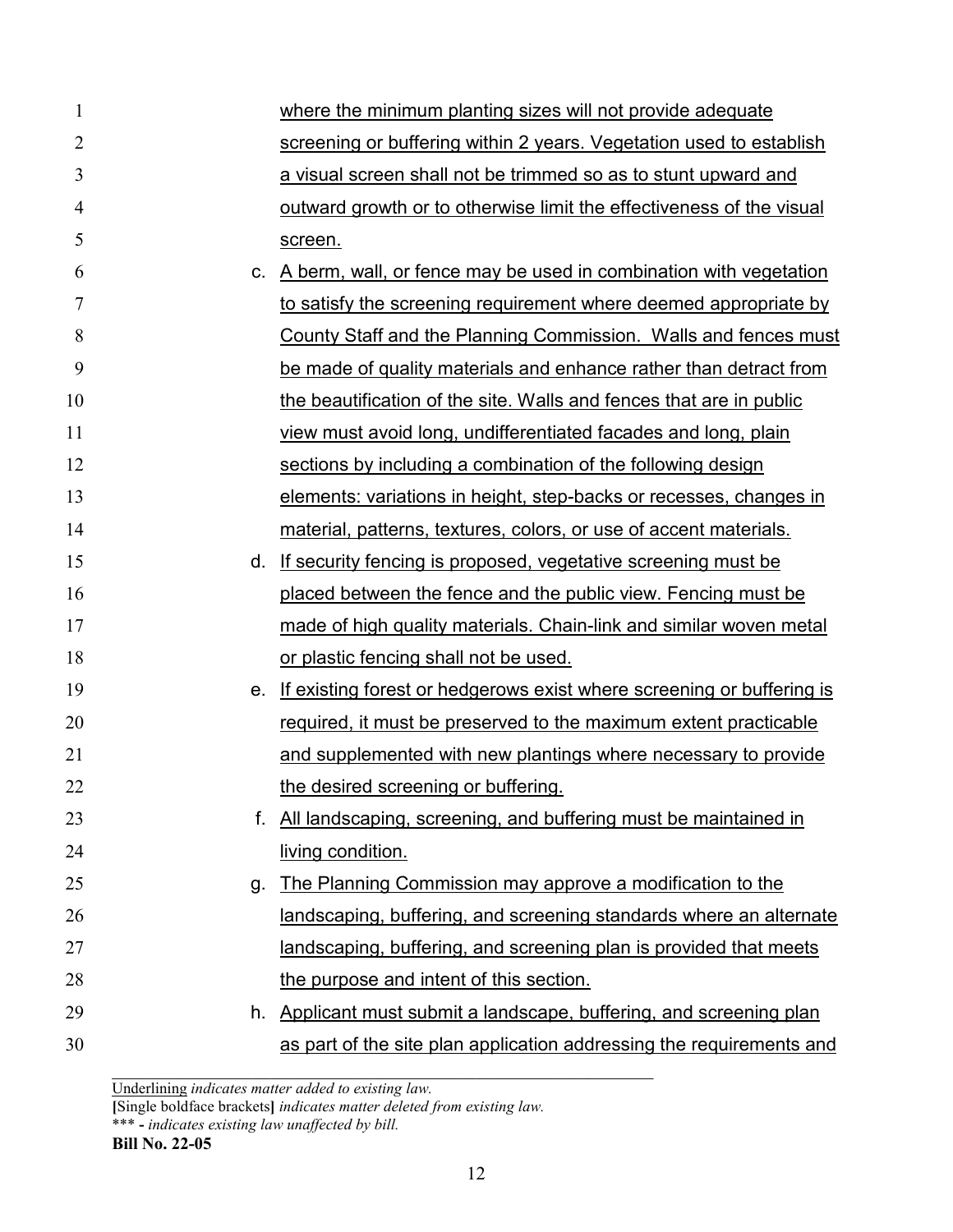| 1  |                                                                | timing of plantings. Screening and buffering must be installed as              |
|----|----------------------------------------------------------------|--------------------------------------------------------------------------------|
| 2  |                                                                | early in the development process as possible. Occupancy shall not              |
| 3  |                                                                | be granted if screening and buffering requirements are not installed           |
| 4  | in accordance with the approved site plan.                     |                                                                                |
| 5  |                                                                | (2) Lighting, if provided, must comply with §1-19-6.500, and light poles shall |
| 6  |                                                                | not exceed a height of 18 feet. The Planning Commission may reduce lighting    |
| 7  | height(s) where deemed appropriate by the Planning Commission. |                                                                                |
| 8  | (3) <u>Noise:</u>                                              |                                                                                |
| 9  | a.                                                             | Noise will be measured with a sound level meter.                               |
| 10 | b.                                                             | The following table describes the maximum sound pressure level                 |
| 11 |                                                                | permitted from any source and measured at any adjacent property                |
| 12 | line.                                                          |                                                                                |
| 13 |                                                                |                                                                                |
|    | <b>Sound Measured to:</b>                                      | <b>Decibels Continuous Slow Meter</b><br><b>Responses</b>                      |
|    | <b>Industrial Uses</b>                                         | 70                                                                             |
|    | <b>Commercial Uses</b>                                         | 64                                                                             |
|    | <b>Residential Uses in any Zoning District</b>                 | 55                                                                             |
|    | <b>Institutional Uses</b>                                      | 55                                                                             |
|    | <b>All Other Uses</b>                                          | 55                                                                             |
| 14 |                                                                |                                                                                |

| 14 |                                                                              |
|----|------------------------------------------------------------------------------|
| 15 | c. The following sources of noise are exempt:                                |
| 16 | Transportation vehicles not under the control of the use.                    |
| 17 | 2. Occasionally used safety signals, warning devices, and                    |
| 18 | emergency pressure relief valves.                                            |
| 19 | 3. Temporary construction activity between 7:00 a.m. and 7:00                |
| 20 | p.m.                                                                         |
| 21 | (4) Vibration: No vibration may be produced which is transmitted through the |
| 22 | ground and is discernible without the aid of instruments at any point        |
| 23 | beyond the property line; nor may any vibration produce a particle velocity  |

**[**Single boldface brackets**]** *indicates matter deleted from existing law.*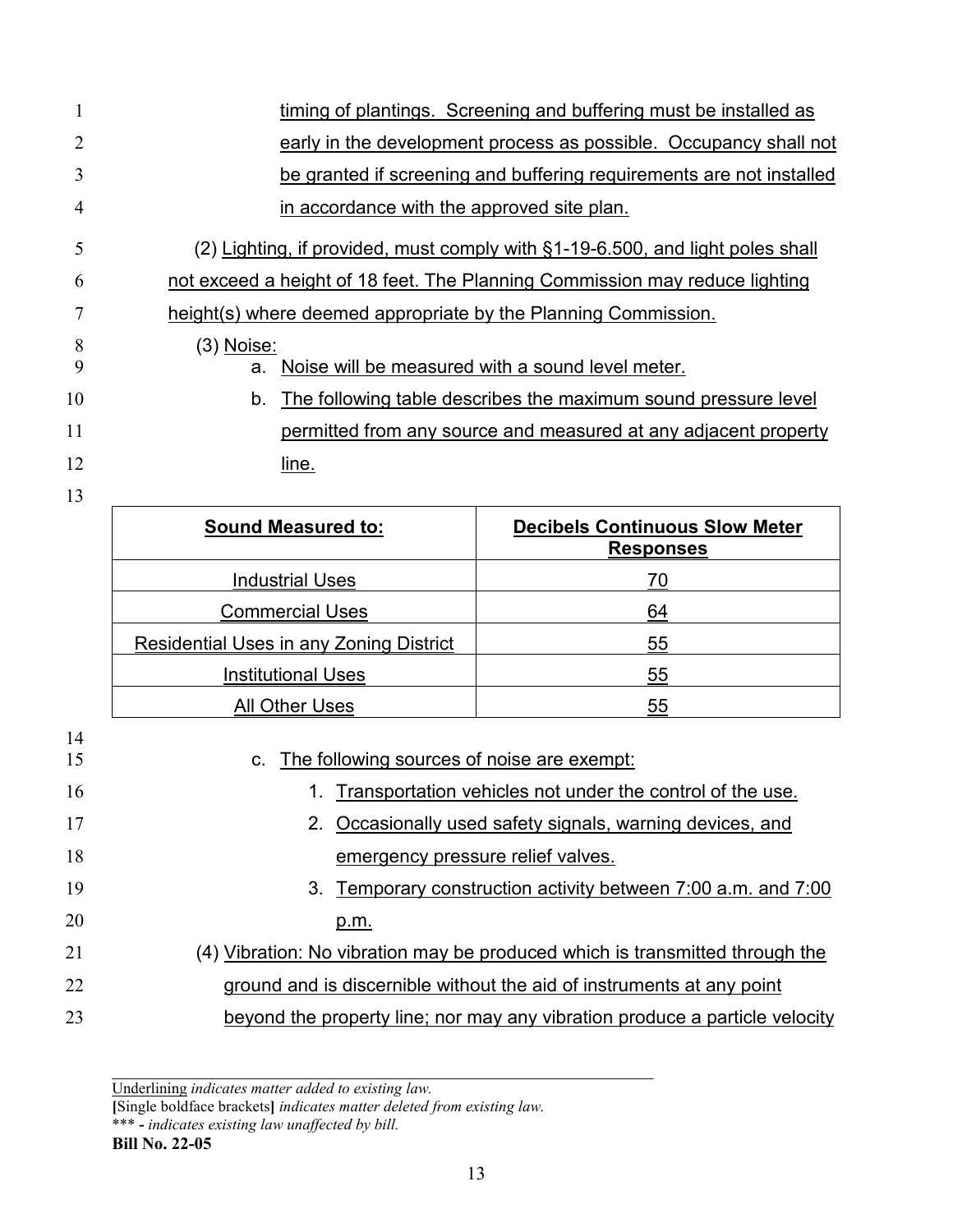| 1              | of 2 inches per second measured at any point beyond the property line.                     |
|----------------|--------------------------------------------------------------------------------------------|
| $\overline{2}$ | This provision does not apply between adjoining Critical Digital                           |
| 3              | <b>Infrastructure uses.</b>                                                                |
| 4              | (5) Height: The Planning Commission may approve an increase in the                         |
| 5              | maximum height established in $\S1-19-6.100$ , if it finds the increased height            |
| 6              | would not have an adverse impact on properties in the vicinity of the                      |
| 7              | proposed Critical Digital Infrastructure Electric Substation. For each 3 foot              |
| 8              | increase in the height above the maximum height established in 1-19-                       |
| 9              | 6.100, the required front, side, and rear yards set back measurements                      |
| 10             | must be increased by one additional foot.                                                  |
| 11             | *****                                                                                      |
| 12             |                                                                                            |
| 13             | §1-19-2.170. ARCHITECTURAL REVIEW COMMITTEE.                                               |
| 14             |                                                                                            |
| 15             | A. ESTABLISHED.                                                                            |
| 16             | There is hereby established an Architectural Review Committee.                             |
| 17<br>18       | <b>B. MEMBERS.</b>                                                                         |
| 19             | (1) The Architectural Review Committee shall consist of 5 members appointed by the         |
| 20             | County Executive, subject to confirmation by the County Council. The Committee             |
| 21             | members shall be appointed for staggered 5 year terms of office. At the end of a term,     |
| 22             | a member continues to serve until a successor qualifies and is appointed. A member         |
| 23             | who is appointed after a term has begun will serve only for the remainder of the term      |
| 24             | and until a successor qualifies and is appointed.                                          |
| 25             | (2) Members may not be related to, either by blood or marriage, or associated with         |
| 26             | any person or corporation who is currently working on or is invested in a Critical Digital |
| 27             | Infrastructure project in the county, or who has had such relations or interests in a      |
| 28             | Critical Digital Infrastructure project in the county within a year prior to the member's  |
| 29             | date of appointment.                                                                       |

**[**Single boldface brackets**]** *indicates matter deleted from existing law.* \*\*\* **-** *indicates existing law unaffected by bill.*

Underlining *indicates matter added to existing law.*